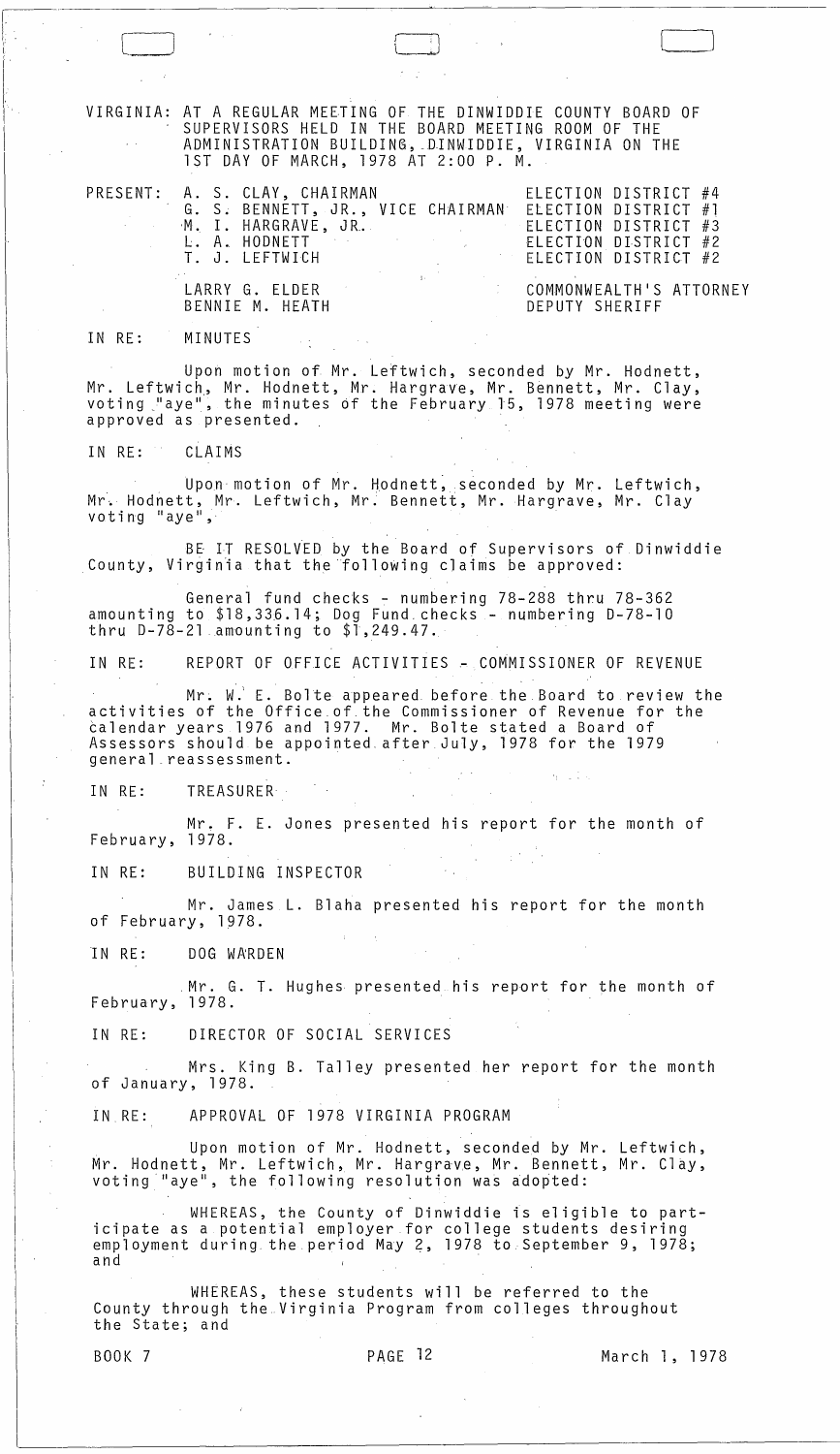WHEREAS, these students will be from Dinwiddie County at a cost of 31% of the student's gross wages with Workmen's compensation provided by the Virginia Program; and

WHEREAS, the School Board has expressed a need for three (3) students from June 5, 1978 to September 8, 1978.

NOW THEREFORE BE IT RESOLVED by the Board of Super-<br>visors of Dinwiddie County, Virginia that application be made to the Virginia Program to have the County designated as a potential employer for college students, available June 5, 1978 through September 8, 1978.

## IN RE: APPOINTMENTS **--** 1978 ROADVIEWERS

Upon motion of Mr. Leftwich, seconded by Mr. Hargrave, Mr. Leftwich, Mr. Hargrave, Mr. Bennett, Mr. Hodnett, Mr. Clay, voting "aye", the following reappointments were made to the 1978 Roadviewers.

> T. O. Rainey, Jr. Joseph L. Brown C. E. Thweatt C. Y. Avery

IN RE: LETTER OF ENDORSEMENT -- CRATER CHILD DEVELOPMENT CLINIC

The County Administrator presented a letter from the Crater Child Development Clinic of the Department of Health asking for the County's endorsement of a grant application which would serve the Dinwiddie, Petersburg, Hopewell, Colonial Heights, Prince George and Sussex Areas. The grant would establish an Infancy and Early Childhood Intervention and Treatment Program for multi-handicapped, retarded and emotionally disturbed preschool children. The program would provide additional services for children ages 0 - 5 at no cost to the County.

Upon motion of Mr. Hodnett, seconded by Mr. Bennett, Mr. Hodnett, Mr. Bennett, Mr. Leftwich, Mr. Hargrave, Mr. Clay, voting "aye", the County Administrator was instructed to draft a letter of endorsement from the County in support of the Crater Child Development Clinic's grant application to establish an Infancy and Early Childhood Intervention and Treatment Program for multi-handicapped, retarded and emotionally disturbed preschool children, which would serve Dinwiddie and surrounding areas.

IN RE: STAIRWAY CHANGE **--** RENOVATION OF COURTHOUSE

The County Administrator asked that the Board state their feelings on the proposal to change the stairway in the Courthouse returning the front entrance to its original form. Mr. Hodnett, Mr. Bennett, and Mr. Leftwich stated they did not want the change. The proposal was therefore dropped.

IN RE: BID FOR FIRE TRUCK **--** CENTRAL STATE HOSPITAL

The County Administrator advised the Board that the Counties of Dinwiddie and Brunswick had been given an opportunity to bid on a surplus fire truck owned by Central State Hospital. The bid is due March 10, 1978 at 2:00 P. M.

Upon motion of Mr. Hargrave, seconded by Mr. Hodnett, Mr. Hargrave, Mr. Hodnett, Mr. Leftwich, Mr. Bennett, Mr. Clay, voting "aye",

BE IT RESOLVED by the Board of Supervisors of Dinwiddie County Virginia that the County Administrator secure the necessary assistance in preparing a bid proposal for the Board's review to be submitted to the Department of Purchases and Supply for the 1954 surplus fire truck located at Central State Hospital.

 $-$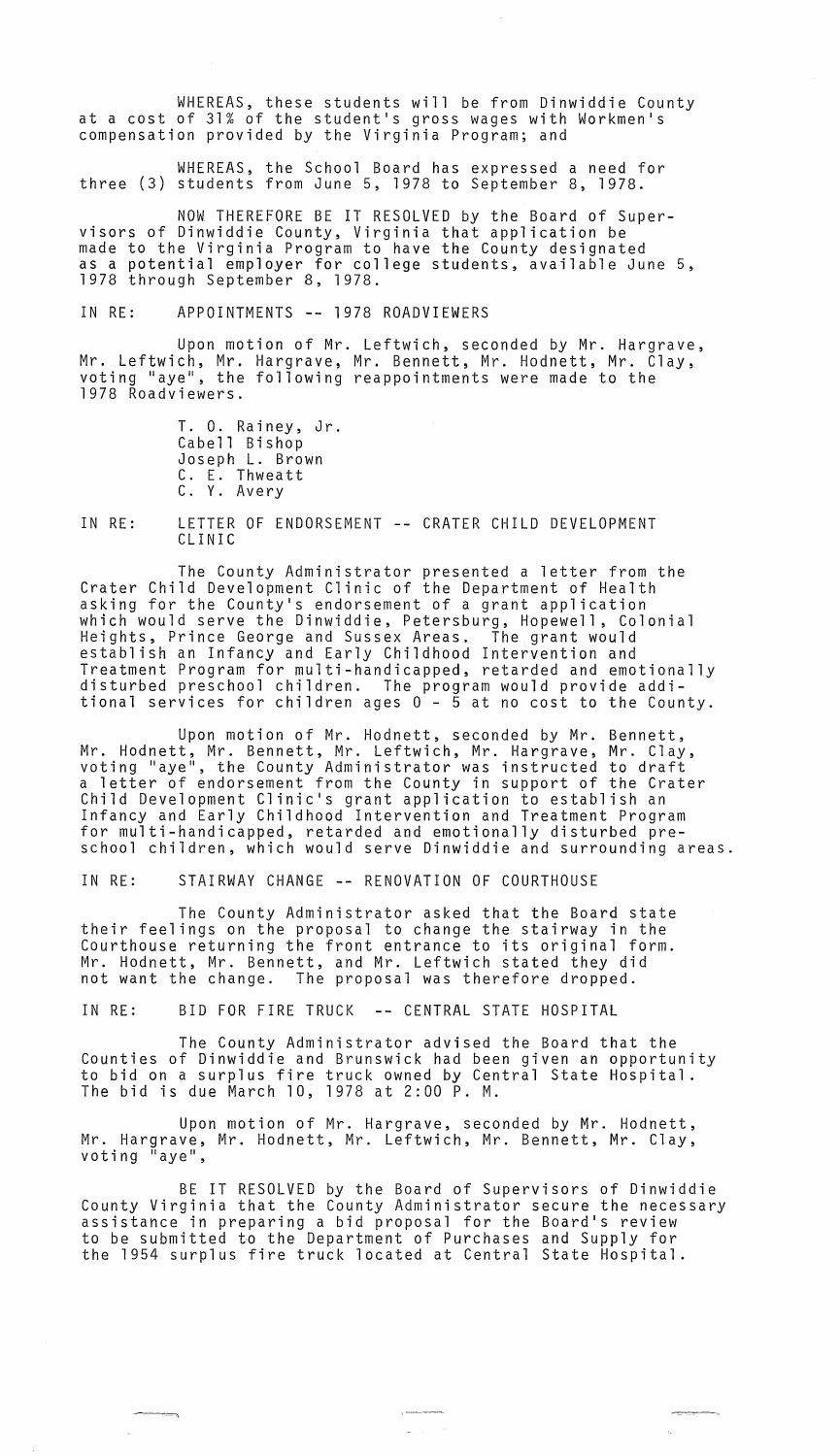IN RE: RECESS

.The Chairman declared a short recess at 2:45. The meeting reconvened at 3:00 P. M.

~- ~-~.--~-~------------,,---------

,0 [\_J

IN RE: BINGO AND RAFFLE PERMIT -- MIDWAY PTO

Upon motion of Mr. Bennett, seconded by Mr. Hargrave, Mr. Bennett, Mr. Hargrave, Mr. Hodnett, Mr. Leftwich, Mr. Clay, voting "aye", the following resolution was adopted:

WHEREAS, Midway Elementary PTO has made application to the Board of Supervisors for.a Bingo and Raffle Permit; and

WHEREAS, the Midway PTO meets the requirements of the Code of Virginia.

NOW THEREFORE BE IT RESOLVED by the Board of Supervisors of Dinwiddie County, Virginia that the Bingo and Raffle Permit for Midway Elementary PTO be renewed for calendar year 1978; and

BE IT FURTHER RESOLVED by the Board of Supervisors of Dinwiddie County, Virginia that the fee for this permit be \$10.00.

IN RE: VIRGINIA DEPARTMENT OF HIGHWAYS AND TRANSPORTATION

Mr. C. B'. Perry, Resident Engineer and B. C. Medlock, Assistant Resident Engineer, appeared before the Board to answer any questions they might have.

Mr. Bennett requested that attention be given to the following roads:

> Route 611 between Route 613 & 627 Route 721 Route 627 from Route 751 to Route 611 Route 751 Route 613 from Route 611 to Route 627

Mr. Hargrave stated that he had held further discussions with the property owners on Route 734. Mr. Perry advised him that it would be discussed at the next budget discussion on priorities in the 6-year plan.

Mr. Clay requested the Highway Department to review Route 692 for repairs.

IN RE: SPEED LIMIT STUDIES -- ROUTE 714 AND FLOYD AVENUE

Upon motion of Mr. Hodnett, seconded by Mr. Leftwich, Mr. Hodnett, Mr. Leftwich, Mr. Bennett, Mr. Hargrave, Mr. Clay, voting "aye". the following resolution was adopted:

WHEREAS, the.Board of Supervisors of Dinwiddie County, Virginia has been requested by the citizens along Floyd Avenue in Maitland Subdivision and Route 714 to have 35 MPH Speed<br>Limit signs posted; and

WHEREAS, the Board of Supervisors is concerned about excessive speeding in these residential areas and feel a reduced speed limit should be. enforced.

NOW THEREFORE BE IT RESOLVED by the Board of Supervisors of Dinwiddie County, Virginia that the Virginia Department of Highways and Transportation be requested to conduct a study on Floyd Avenue in Maitland Subdivision and Route 714 to determine the need for posting 35 MPH speed limit signs.

IN RE: ADJOURNMENT

Upon motion of Mr. Leftwich, seconded by Mr. Hargrave, Mr. Leftwich, \Mr. Hargraye, Mr. Bennett, Mr. Hodnett, Mr. Clay,

 $\mathcal{O}(\mathcal{O}(\log n))$  . The  $\mathcal{O}(\log n)$ 

BOOK 7 PAGE 14 March 1, 1978